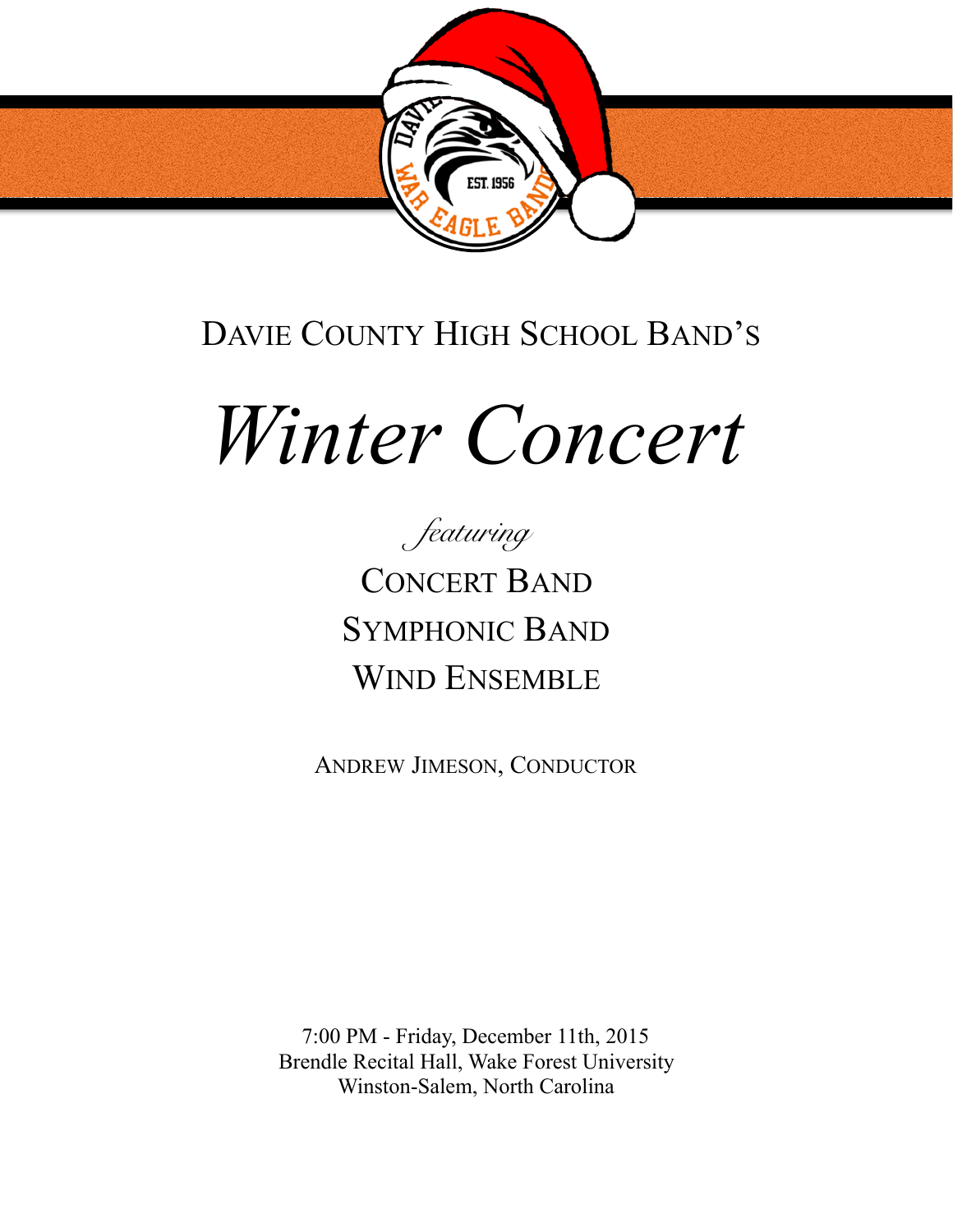*Concert Band*

March of the Irish Guard - 1988 by James Ployhar Thunderscape - 2007 **by Erik Morales** A Christmas Collection - 1999 by Elliot Del Borgo

### *Symphonic Band*

Triumph of the Skies - 2006 by Wim Stalman Lo, How a Rose E'er Blooming - *1998* arr. by Larry Kerchner A Charlie Brown Christmas - *1965* arr. by Carl Stromman The Witch and the Saint - 2004 by Steven Reineke

# *Wind Ensemble*

Let the Bells Ring! - *2015* arr. by Robert Buckley Sleigh Ride - 1948 by Leroy Anderson O Magnum Mysterium - *2003* by Morton Lauridsen Minor Alterations: - 2007 by David Loviren Christmas Through the Looking Glass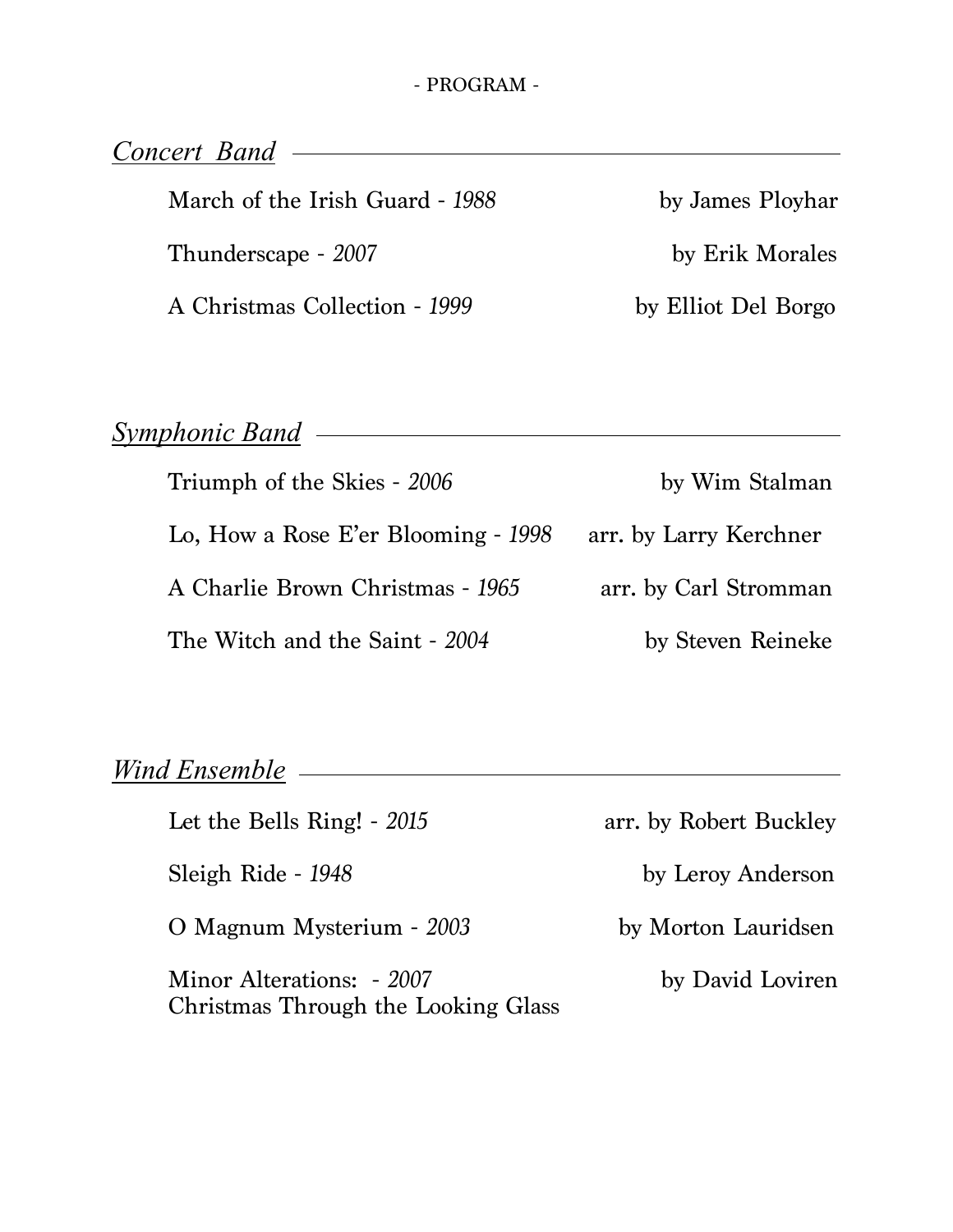## *Davie County High School Bands - Fall 2015*

#### *Flute*

Alexee Allison, CB Jordan Baity, SB Shelbi Barnes, CB Hannah Baysinger, SB Sarah Chernek, CB Makayla Cody, SB\* Hannah Dix, WE Jordan Fincher, WE\* Bianca Flores, SB Ashton Garcia, SB Kalea Godfrey, WE\* Emily Gosnell, SB Abigail Halverson, CB Cesar Herrera, CB Sarah Impellizeri, SB Olivia London, CB Shelby Nelson, WE Cassie Newell, SB Tabitha Nicholson, SB Idalis Perez, SB Sophie Potts, WE\*º+ Hannah Seamon, CB Brooke Smith, CB Samantha Smith, SB Samantha Snyder, CB Brittany Teague, CB Mikayla Thomas, WE\*º Michelle Werbeck, SB Shelby Williford, WE Emmy Zapata-Perez, SB\*

#### *Oboe*

Adam Conrad, SB\* Nia Hawkins, CB Kaylan Vogler, WE+

#### *Bassoon*

Kevin Argueta, WE+ Mikhail Harris, CB

#### *Clarinet*

Armissa Bowles, CB Avery Boudreau, WE Cindy Calix, SB Adam Conrad, WE\* Dylan Cox, SB Giuseppe Fanale, SB Amelia Halverson, WE Angel Hellmandollar, SB William Hicks, CB Jake Howell, CB Danielle Legters, SB Kiara Link, CB Cyrus Lyons, CB

#### *Clarinet (cont.)*

Kary Mayes, SB Matty McKnight, CB Alex Meader, WE\*º Emily Miller, WE\* Autumn Murphy, WE\* Jessica Randolph, WE\* Darcy Ren, CB Alex Rodriguez, SB Kirsten Seamon, CB Brooklynn Shomaker, CB Kristina Shouse, SB Rachel Smith, SB Chelsea Strange, WEº+ Layne Timidiski, SB Rachel Vance, WE\* Katelyn Walker, CB Autumn Whitley, SB

#### *Bass Clarinet*

Julian Hunter, WE Dayanna Neely, CB John Passero, WE Delana Spillman, SB

*Contrabass Clarinet*  Aaron Locklear, WE

#### *Alto Saxophone*

Erin Cartner, CB Heather Deal, SB Jakeb Engelkins, CB Elijah Gregory, SB Joey Hall, SB\* Ryan Manson, SB Dylan Molloy, CB Hailey Molloy, SB Claire Myers, WE+ Blaine Tutterow, SB Nicole Valliere, WE Willie Walker, WE

#### *Tenor Saxophone*

Dean Allen, SB Sarah Boudreau, WE\* Wyatte Copeland, SB Sierra Foster, CB Elizabeth Hunley, SB David Jones, WE Will Schreiner, CB Alexis Williams, WE\*+

#### *Baritone Saxophone*

David Fletcher, WE+ Zach Seamon, SB

#### *Horn*

Charlie Chapman, WE° Will Harper, CB Mason Hollar, CB Jonathon Houghton, SB Reece Kelley, CB Olivia Kuhnemann,WE\*+ Victoria Swanson, WE\*

#### *Trumpet*

Lindsay Aggar, WE Destiny Anders, SB Branden Boldt, CB Luke Carter, WE Ryan Church, SB Conner Durst, CB Peyton Freeman, CB Veronica Garcia, SB John Howard, WE\*º Foster Johnson, SB Cameron Lee, CB Bryan Lewis, SB Marceli Lewtak, WE Sumer Longworth, CB Joseph Mahaffey, CB Kerigan Martin, SB Jordan Miller, CB Jacob Morse, SB Bryson Penley, WEº+ Andy Renegar, WE Taylor Smith, WEº Austin Taylor, CB

#### *Trombone*

Evan Brumbaugh, CB Quinn Collins, WE Anna Corriher, CB Armando Dominguez, CB Christian Hernandez, CB Covey Hough, WE Caleb Lanning, WE+ Andrew Lawrence, WE Christians Martens, CB Julie Miller, CB Garrett Penley, WE Tiffany Starnes, CB

#### *Euphonium*

Elaina Burr, WEº Wesley Burton, SB Brandon Dwyer, SB Kirsten Freeman, WE\*º Thomas Hurst, CB Alec Pfeifer, WE+ Tyler Zickmund, SB

#### *Tuba*

Justin Boardwine, CB Sam Bowles, SB JC Dalton, CB Johnathon Hilliard, WE Addison Lewis, CB Austin Lowery, WE\*+

#### *String Bass*

Micah Carroll, WE+ Zane Hollomon, WE

#### *Percussion*

Paige Carter, CB Elijah Caudill, SB Stephon Dalton, WE Meghan Donley, WE\* Andy Flores, CB Ben Fouts, SB Brynn Howard, WE Jacob Juarez, WE Nickolas Koon, CB Wyatt Kuhnemann, CB Lauren Long, SB Aidan McCartney, CB David Morton, SB Hannah Newman, CB Amanda Ngo, CB Trey Raisbeck, CB Lexie Rossman, SB Trinity Scarlett, WE Korbin Smith, SB Allison Staley, WE\*°+ Ronald Wilson, CB

*Symbols Indicate -*  \* - Senior  $^{\circ}$  - Tri-M + - Principal CB - Concert Band SB - Symphonic Band WE - Wind Ensemble